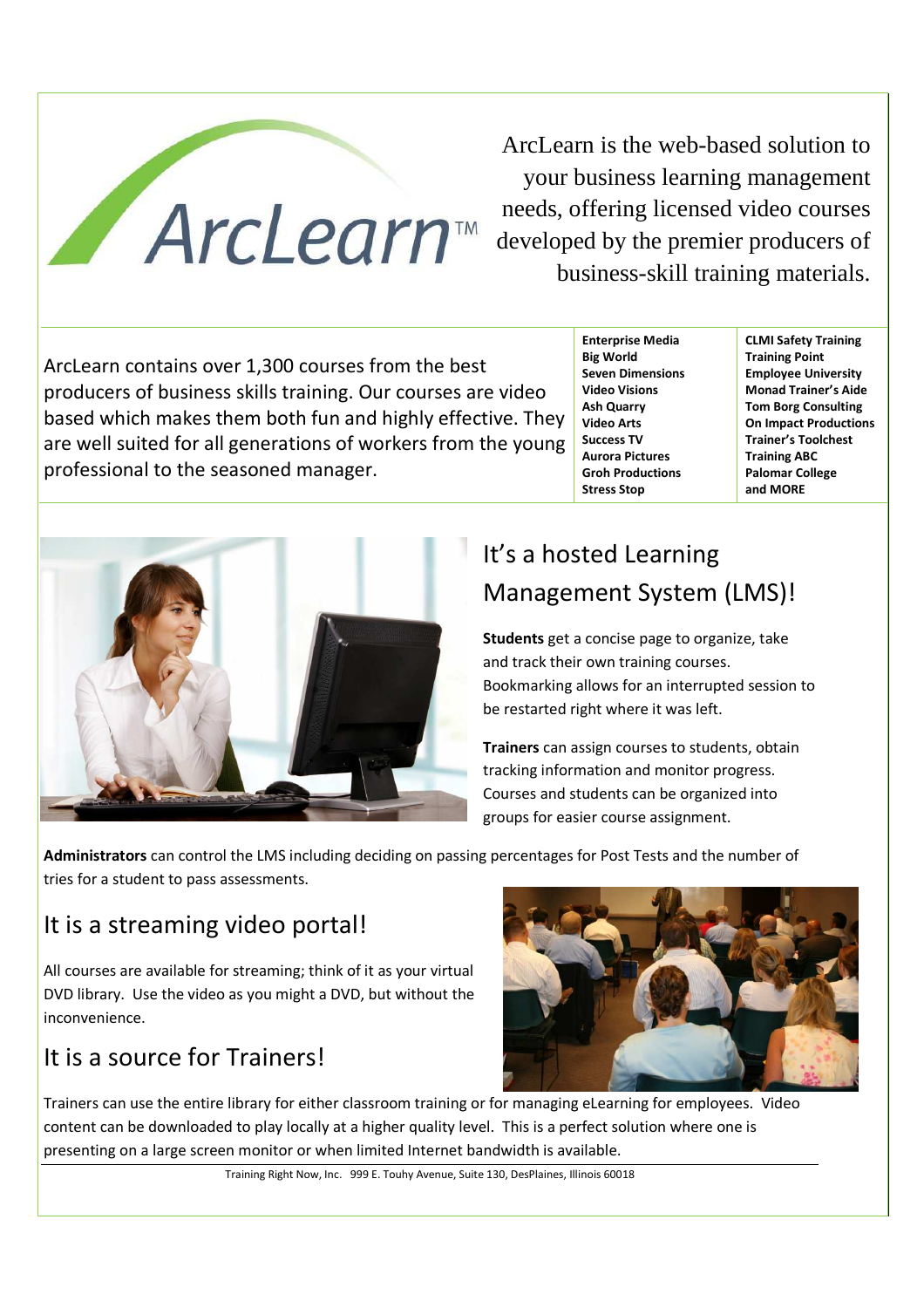### **General Features**

- Contains both DVD style and interactive eLearning courses. DVD style is like watching a DVD; these courses also include tracking and a completion certificate. Interactive courses are lesson oriented self-paced courses with pre-tests, post-tests, and interactive exercises.
- For self-study and eLearning, students have a central "Your Courses" to organize and control their selected and/or assigned courses.
- For classroom, trainers can play video and video segments as they now do with DVDs.
- End user management can control ArcLearn using administrative functions on the web site, and can view reports to review ArcLearn activity.
- Supports video assets including Microsoft video, Adobe Flash video, and Apple HLS. Supports video in high quality (full screen DVD quality).
- Internet based using one's browser to access. Compatible with PCs, Macintosh, Android and iOS.

#### **Features for Students**

- The student has an attractive platform for taking self-paced courses.
- Can select courses from the entire list of licensed courses as necessary.
- Learning can be paced to the student's speed requirements. Courses are broken into lessons and can be paused and restarted at any time in the future. Students can re-start courses as they see fit with ArcLearn keeping track of where they left off (even within a video). Next and Previous buttons on course pages give the student the ability to proceed at their own pace.
- Each student has a list of "Your Courses" which are either selected for the student by the student himself or by a training coordinator or supervisor. Courses are categorized as a) Personal Selection, b) Required, and c) Recommended.
- The "Your Courses" will provide information such as a) course title, b) the selection type, c) product category, d) the current status (successfully completed, in-progress, not started, unsuccessfully completed), e) date selected, f) target completion date or actual completion date, and e) test scores. The student will be able to review and sort the list as might be necessary.
- The "Your Courses" list is the jumping off point to start or resume any course.

#### **Features for the End User Management**

- Reports are available
	- Course usage by person within date range
	- Course usage by course within date range
	- Listing of authorized users
	- List of currently licensed courses
	- Incomplete courses added by date
- Options are available
	- Maximum number of assessment questions.
	- Minimum percent for assessment successful completion